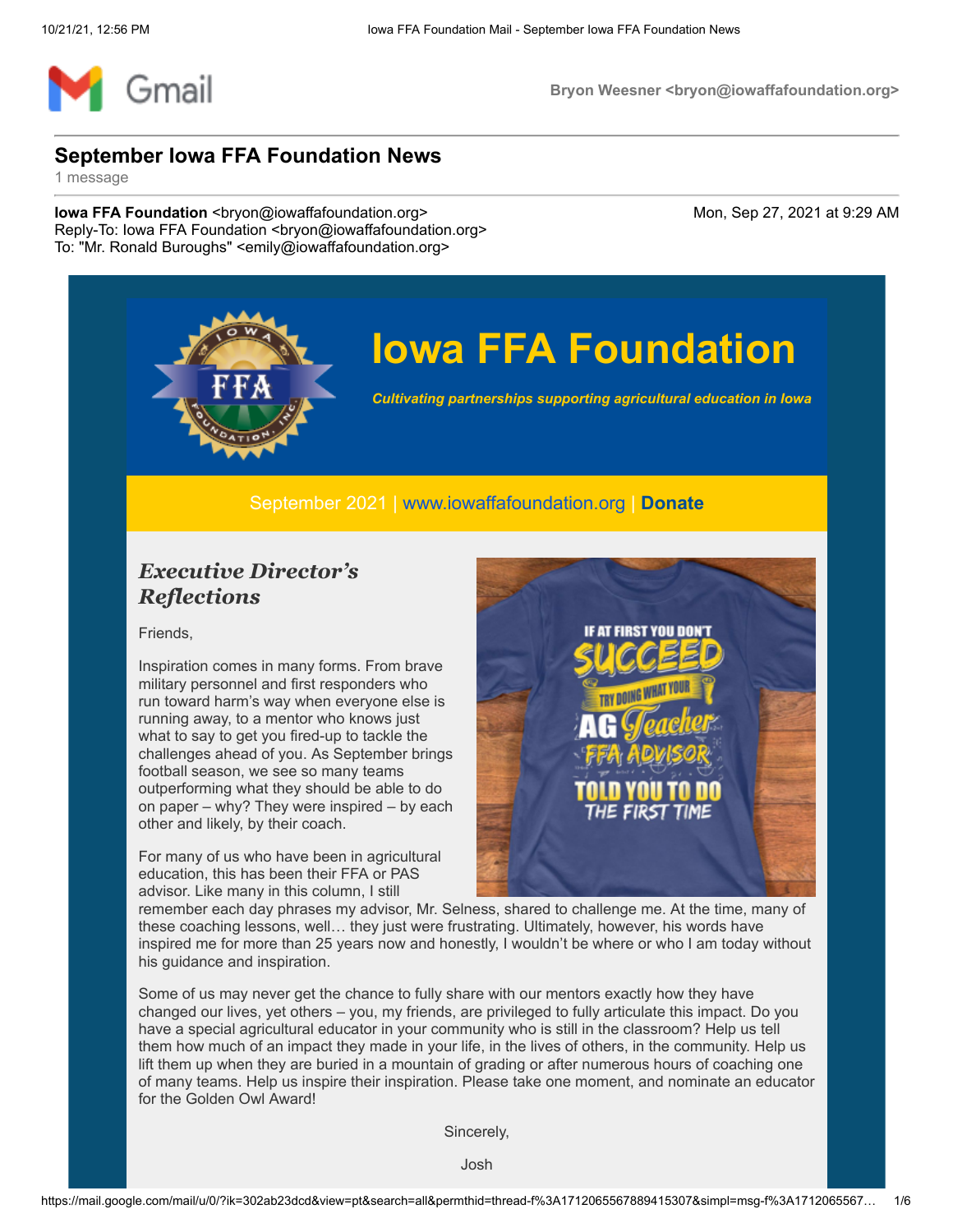### Scholarship Application Period Open for Six **Scholarships**

The Iowa FFA Foundation is now accepting applications for six college scholarship programs to be awarded for the 2022-23 academic year. Scholarship program information and details can be found at s.aspx. The deadline to apply for all scholarships is January 7, 2022.

Scholarships Include:

**Haney Family Foundation Entrepreneurial Scholarship**- The Haney Family Foundation Entrepreneurial Scholarship has been established to promote and celebrate entrepreneurial innovations of Iowa FFA members. Do you have your own business or idea that has the potential to make a major impact on agriculture? The Haney Family Foundation Entrepreneurial Scholarship is being provided annually through the Iowa FFA Foundation as specified by the Haney Family Foundation. Two \$2,500 college scholarships will be presented annually to Iowa FFA members.

**Arthur and Susan Churchill Endowed Scholarship**-The Arthur and Susan Churchill Endowed Scholarship is provided annually through the generous memorial and honorary gifts to the Iowa FFA Foundation by Susan and the late Arthur Churchill, and their family. The Arthur and Susan Churchill Scholarship Fund will offer one \$1,000 scholarship to a full-time agriculture student.

**Dennis D. Selness Memorial Scholarship**- Dennis Selness was the agricultural education instructor/FFA advisor at Linn-Mar High School, in Marion, Iowa, for 28 years. During this time, Selness primarily focused on creating innovative opportunities for agricultural education/FFA young people to help them develop to their fullest potential for premier leadership, personal growth, and career success. The Dennis Selness Scholarship Fund will offer one \$1,000 scholarship to a full-time agriculture student.

**DLL Finacial Solutions Scholarship-**The DLL Financial Solutions Scholarship Fund will offer one scholarship each to two full-time students. Each scholarship awarded in 2022 will be \$2,350

**Sinclair Tractor Scholarship-** The Sinclair Tractor FFA Scholarship will offer one scholarship each to five full-time students. Each scholarship awarded in 2022 will be \$2,500. This scholarship is open to residents within the Sinclair Tractor service territory in one of the following 18 Iowa counties: Appanoose, Cedar, Davis, Des Moines, Henry, Iowa, Jefferson, Johnson, Keokuk, Lee, Louisa, Muscatine, Poweshiek, Scott, Van Buren, Wapello, Washington and Wayne.

**Severson Family Memorial Scholarship-**Mike & Lynn Patton are honored to pay tribute to Lynn's family– Orville, Velma, Elizabeth and Julius – and their legacy of hard work, perseverance and strength. It is a privilege to provide a lasting memorial of their ideals by supporting future agriculture students. The Severson Family Memorial Scholarship will provide one \$500 scholarship to an FFA member from Forest City, Iowa.

## **Golden Owl Nominations Now Open**

Through the Golden Owl Award, agricultural educators will be recognized and rewarded for their essential and selfless role as they work to prepare future generations for successful careers. It is only through the dedicated service, coaching and mentorship by their ag educator that FFA

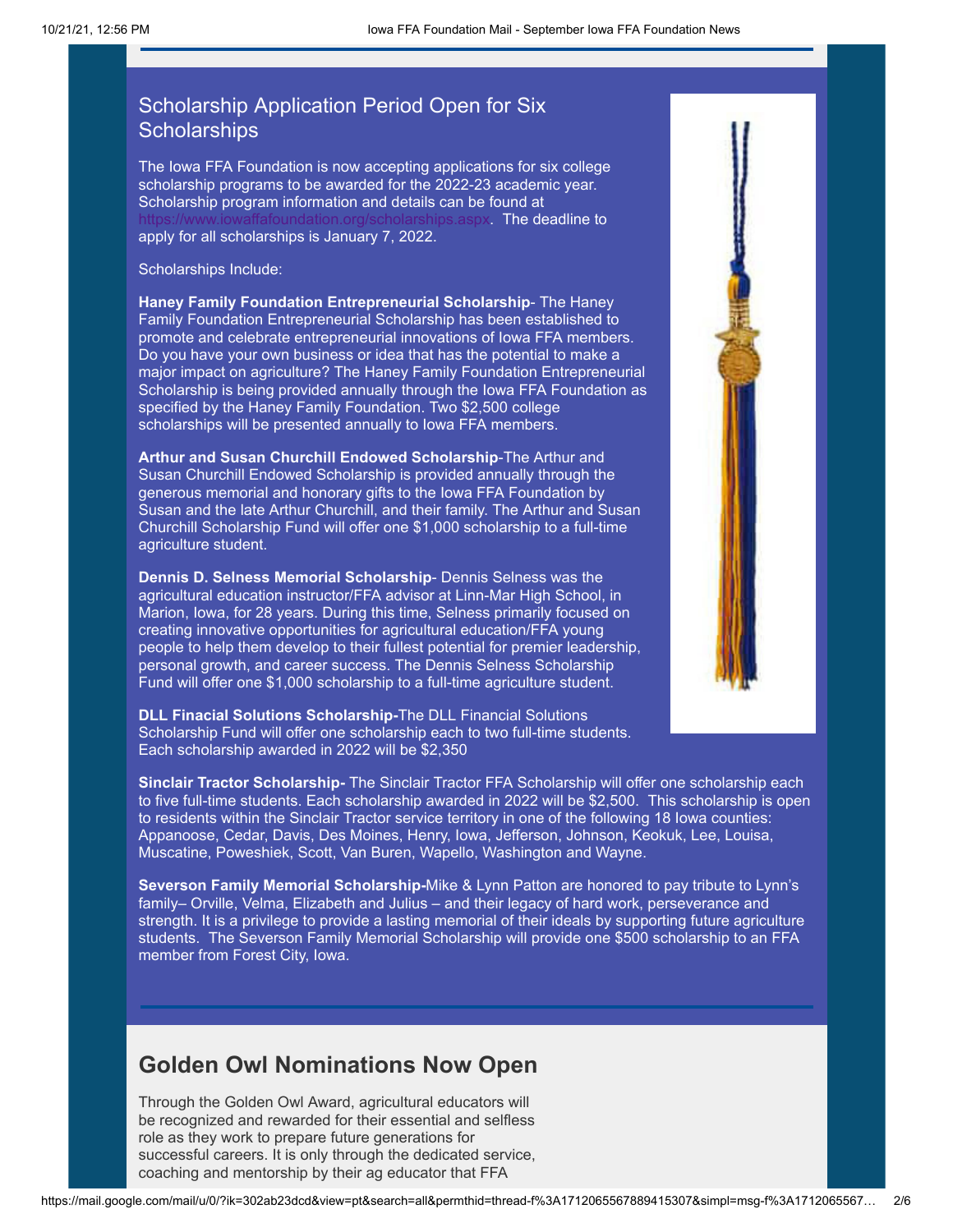members are able to achieve their potential for premier leadership, personal growth and career success.

The Golden Owl Award, now in its fourth year, rewards seven Iowa teachers each year, one from each of FFA's six Iowa districts and one from a postsecondary institution. Those educators will be honored with an event at their school next February and receive a plaque and a \$500 donation.

One of the seven will also be awarded the grand prize, announced during the Iowa FFA State Leadership Conference next April, and receive the title of Iowa's Ag Educator of the Year, the Golden Owl Award trophy and a \$3,000 donation.

Nominations for the 2022 Golden Owl Award will be accepted online through Dec. 1 at [https://bit.ly/3y6yKDT.](https://bit.ly/3y6yKDT)

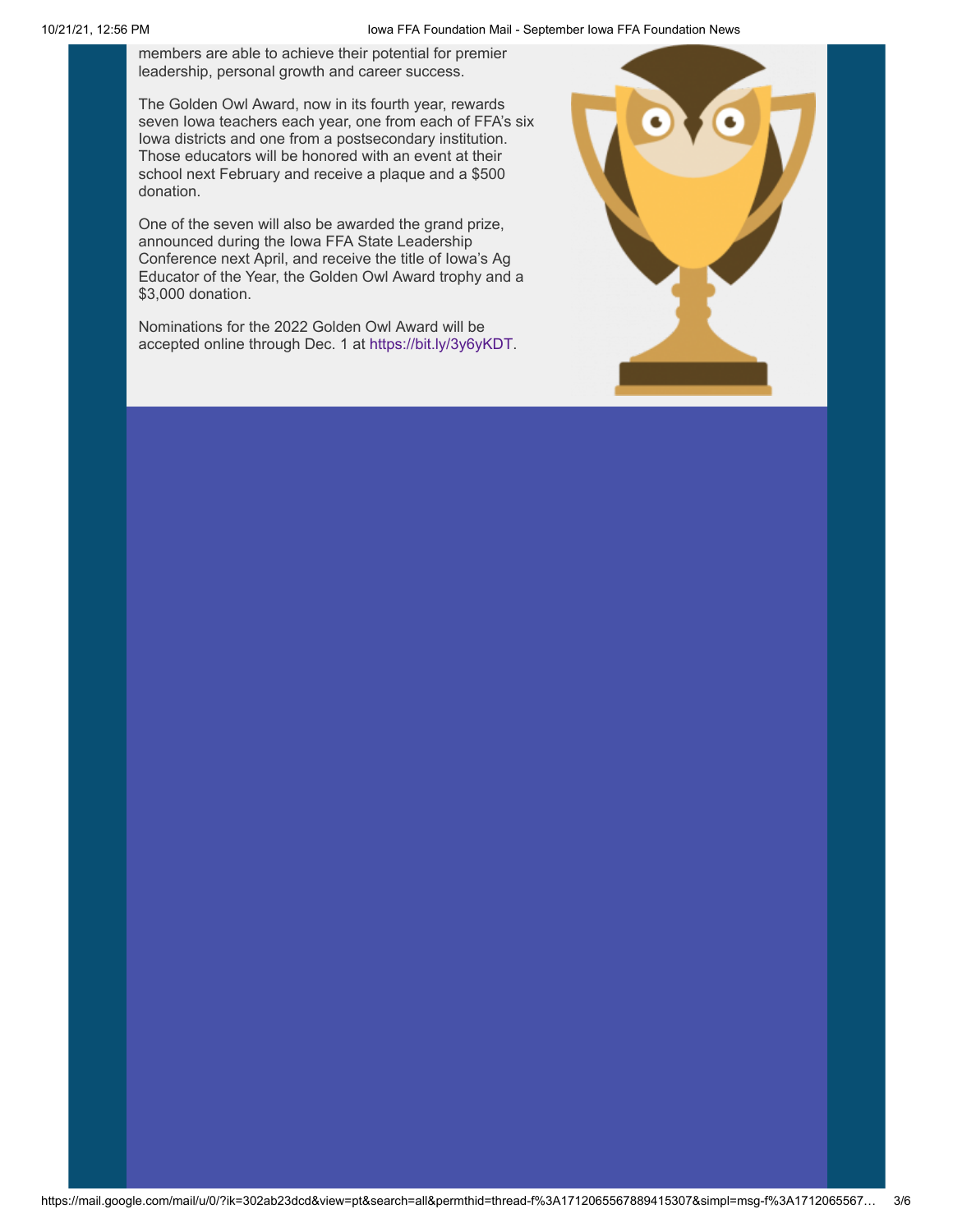# **Registration Now Open!**

THE IOWA FFA FOUNDATION'S 8TH ANNUAL

Black Ties Blue Jackets Gala

Saturday February 19, 2022 Visit https://2022BlueJackets.givesmart.com To Register Today!

> **Iowa's Give the Gift of Blue Applications Now Open**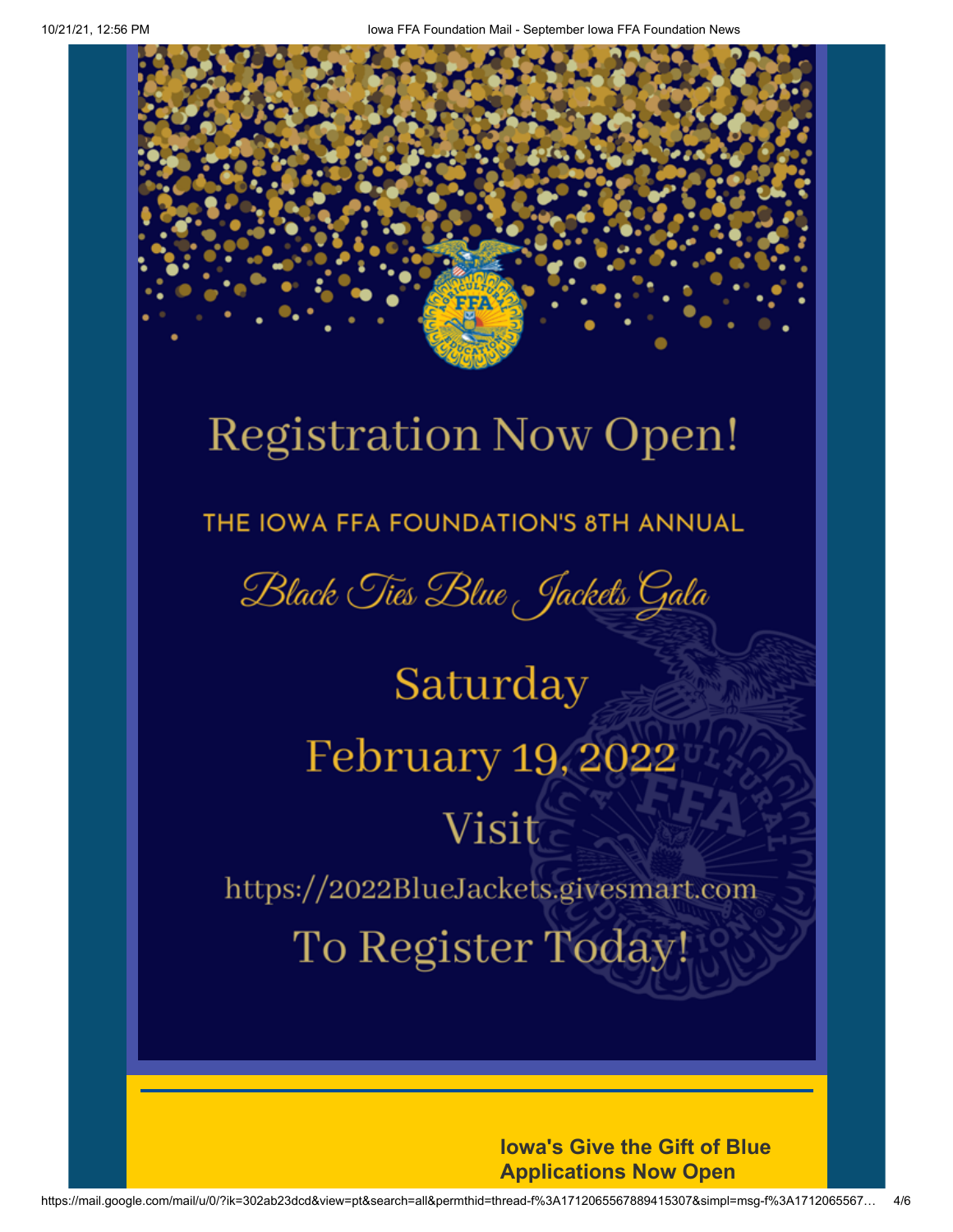

We are very excited that through a generous gift from Glenn and Ginger Sterk of Grinnell, Iowa, these passionate and dedicated FFA members from across our state who are unable to afford an FFA jacket of their own will now have the opportunity to receive the gift of an FFA jacket - shipped to their home, free of charge.

Glenn was the President of the Montezuma FFA Chapter for two consecutive years (1961- '62) and was able to do this while originally wearing his brother's FFA jacket! When he was finally able to earn enough to purchase

his own jacket he was overcome by the sense of pride in the organization and for his family specifically his parents! Glenn knows the positive impact this has for students and wants to ensure as many students as possible are able to reach their fullest potential by having their own FFA jacket.

Through the hours in class, time in practice before or after school or traveling to distant FFA functions, you as an FFA Advisor get to know your students very well. Some of these students have many opportunities and are able to excel naturally. There are also students who work extremely hard to develop their potential for leadership in our organization but occasionally do not have the financial means to reach their goals. Many of our FFA Advisors find themselves in this position each day and in this unique and special way, we wish to assist you and your students who need our help the most. Through this program we hope to assist these students in a confidential way to ensure they reach their fullest potential for premier leadership, personal growth and career success through agricultural education.

If you know of a student that could benefit through this special program please contact your local FFA Advisor. Agriculture Educators please note that the application period is now open through November 1st. More information on Iowa's Gift of Blue program can be found at <https://www.iowaffafoundation.org/give-gift-of-blue.aspx> Nominations will be kept confidential and share only with the selection committee.

The next selection will be November 6th, 2022



## **Support FFA as a member of**

## **The Corduroy Club**

**Your monthly gift of any size can make a lasting impact on FFA members across the state!**

No matter the size, your act of generosity will make a substantial impact to agricultural education in Iowa.

**[Donate Now](https://eml-pusa01.app.blackbaud.net/intv2/j/DB6C70EC-7D0D-4D23-A083-8088BC090529/r/DB6C70EC-7D0D-4D23-A083-8088BC090529_25b5c63a-c603-4d76-bb6b-01f777e61a8a/l/505EF28D-C1C4-4E29-A110-9C1C0866D3D8/c)**